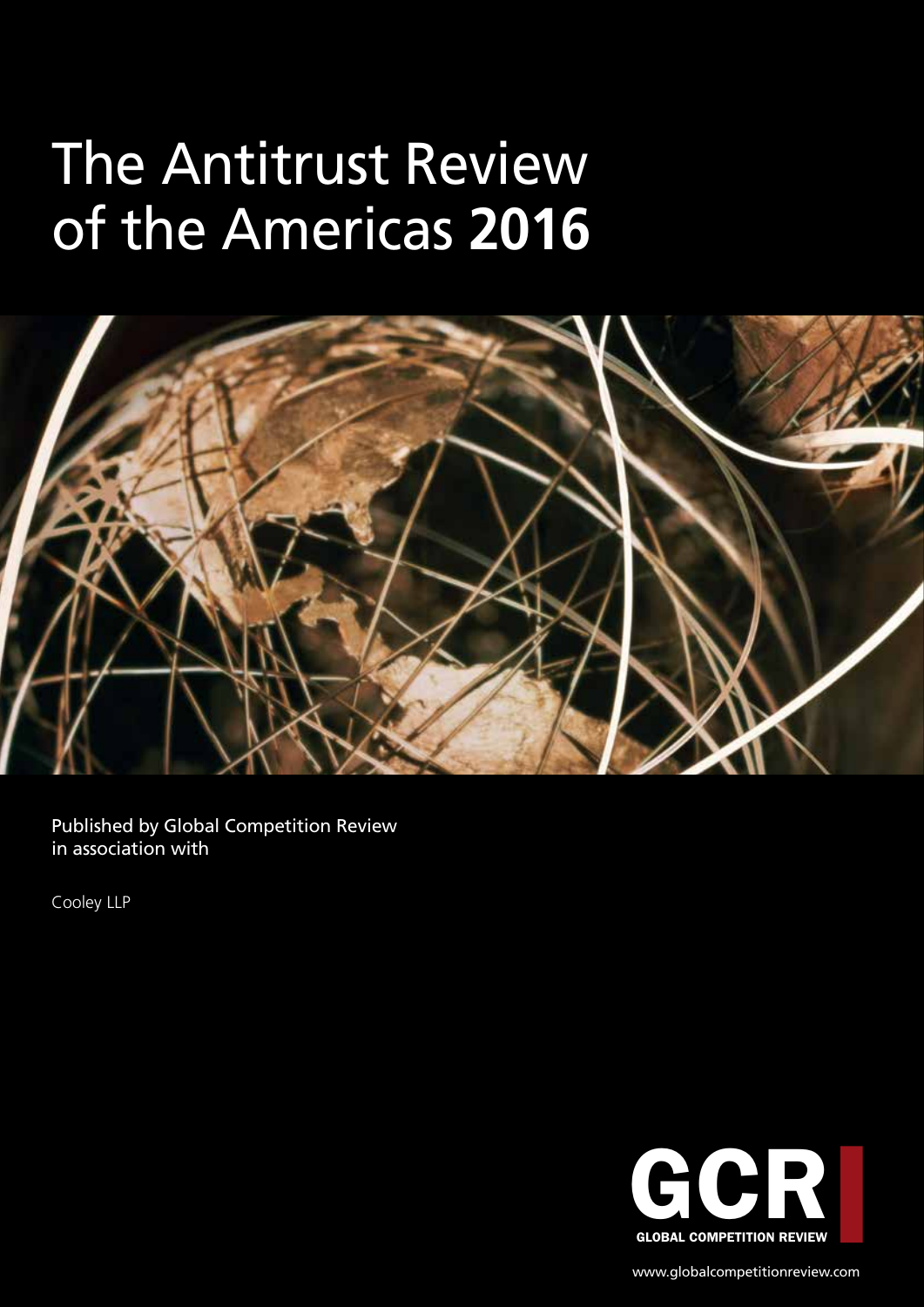### United States: Technology Mergers

#### Jacqueline Grise, Tanisha James and Howard Morse Cooley LLP

#### Flying 'High' on the antitrust enforcement radar

The pace of strategic deal-making has electrified corporate America over the past year and has kept antitrust enforcers on their toes in analysing the potential competitive effects of these deals. In FY 2014, the US Department of Justice (DOJ) and the Federal Trade Commission (FTC) reviewed 1,663 HSR reportable transactions, a 25 per cent increase over the previous year and the highest volume of reportable deals since 2008.<sup>1</sup> Overall, the surge in M&A activity continues to be driven by a mammoth wave of high-tech and pharmaceutical deals, many of which have garnered significant antitrust scrutiny.

Combinations in high-tech industries – those that employ the most advanced, cutting-edge technology – continue to fly high on the antitrust enforcement radar of the DOJ and the FTC. Recent statistics reveal that high-tech deals, including pharmaceuticals, medical devices and other transformative technologies, have commanded vast agency resources and outsized enforcement, as compared to other industries.

Throughout FY 2014 and the first half of calendar year 2015, the FTC challenged 29 mergers, including 15 transactions involving high-tech markets, accounting for over half of all FTC merger enforcement actions during that time.<sup>2</sup> Chairwoman Edith Ramirez recently emphasised the evolving role the FTC has played in taking on antitrust issues in technologically advanced industries, stating that:

*Throughout its history, the FTC has tackled the complex competition issues of the day, guiding antitrust policy from a time of horses and buggies to our modern interconnected, global economy.*<sup>3</sup>

She specifically highlighted the FTC's sharp focus in enforcing antitrust laws against pharmaceutical mergers:

*The FTC devotes significant resources to prevent mergers that threaten to raise prices or undermine cost-containment efforts in... pharmaceutical markets... In the last two years alone, the Commission has taken action in 13 pharmaceutical mergers, ordering divestitures to preserve competition in the sale of 44 pharmaceutical products used to treat a variety of conditions, such as hypertension, diabetes, and cancer, as well as widely-used generic medications such as oral contraceptives and antibiotics.*<sup>4</sup>

During FY 2014, the DOJ challenged, restructured, or caused the abandonment of 20 proposed transactions.<sup>5</sup> Notable in the technology arena, in July 2014 the DOJ concluded its enforcement action and settlement with Bazaarvoice after prevailing in its courtroom challenge against the company's consummated acquisition of its closest rival, PowerReviews. Ultimately, the DOJ forced a remedy that included not only the divestiture of PowerReviews to Viewpoints, but also ancillary provisions that were far greater than merely the set of assets that Bazaarvoice acquired when it bought PowerReviews,

amply illustrating that the DOJ's reach for divestitures can go beyond the scope of what the acquiring party purchased from the target.<sup>6</sup>

In the first half of 2015, the DOJ caused the abandonment of numerous proposed mergers in high-tech and related industries, including: the proposed mega-merger of Comcast and Time Warner; Applied Materials' proposed acquisition of Tokyo Electron; and Embarcadero Technologies, Inc's proposed acquisition of CA Technologies' ERwin data modelling business.7

The spotlight on antitrust in the technology arena continues to fuel debate regarding whether antitrust law is adequately equipped to take on the analytical nuances that often accompany the assessment of high-tech deals; the role that antitrust enforcers should play in preserving competition in this area; and the appropriateness of the remedies that are sometimes imposed. Despite the debate, it is clear that the government is not abandoning the field.

One FTC Commissioner recently staked out a position on the issue, stating:

*It is sometimes said that antitrust and competition enforcers can't keep pace with the change in high-tech markets, that our time-tested tools and doctrines developed to deal with trusts and monopolies in smokestack industries are not supple enough to deal with the dynamic economy of the 21st century. I disagree. Modern antitrust law and enforcers are not only up to the challenge – they play a vital role in promoting innovative, open and competitive markets.*<sup>8</sup>

The DOJ has equally acknowledged that technology deals raise distinct issues under antitrust laws, noting:

*[W]hile the rapid pace of change in technology markets can sometimes minimize the potential for the accumulation or misuse of market power, other common attributes of high-tech markets counsel careful scrutiny.*<sup>9</sup>

Understanding the unique issues that attract antitrust scrutiny and drive enforcement in the technology arena – from the importance of intellectual property and innovation competition, to network effects and Food and Drug Administration (FDA) regulations, as well as the viability of potential licensing and divestiture remedies that may be idiosyncratic to high-tech markets – are essential to achieving successful merger clearance in close cases.

#### Numerous high-tech deals abandoned in face of antitrust scrutiny – chalked up as 'wins' for antitrust enforcers

The FTC and DOJ often enforce the antitrust laws against deals that they believe are likely to substantially reduce competition through negotiated settlements, and in rare cases the drama plays out in courtroom litigation. But there is another possible outcome that delivers a win to the agency. In the face of tough antitrust scrutiny, parties sometimes choose to back down from a proposed deal. This past year saw a strong trend in deals that met their demise by way of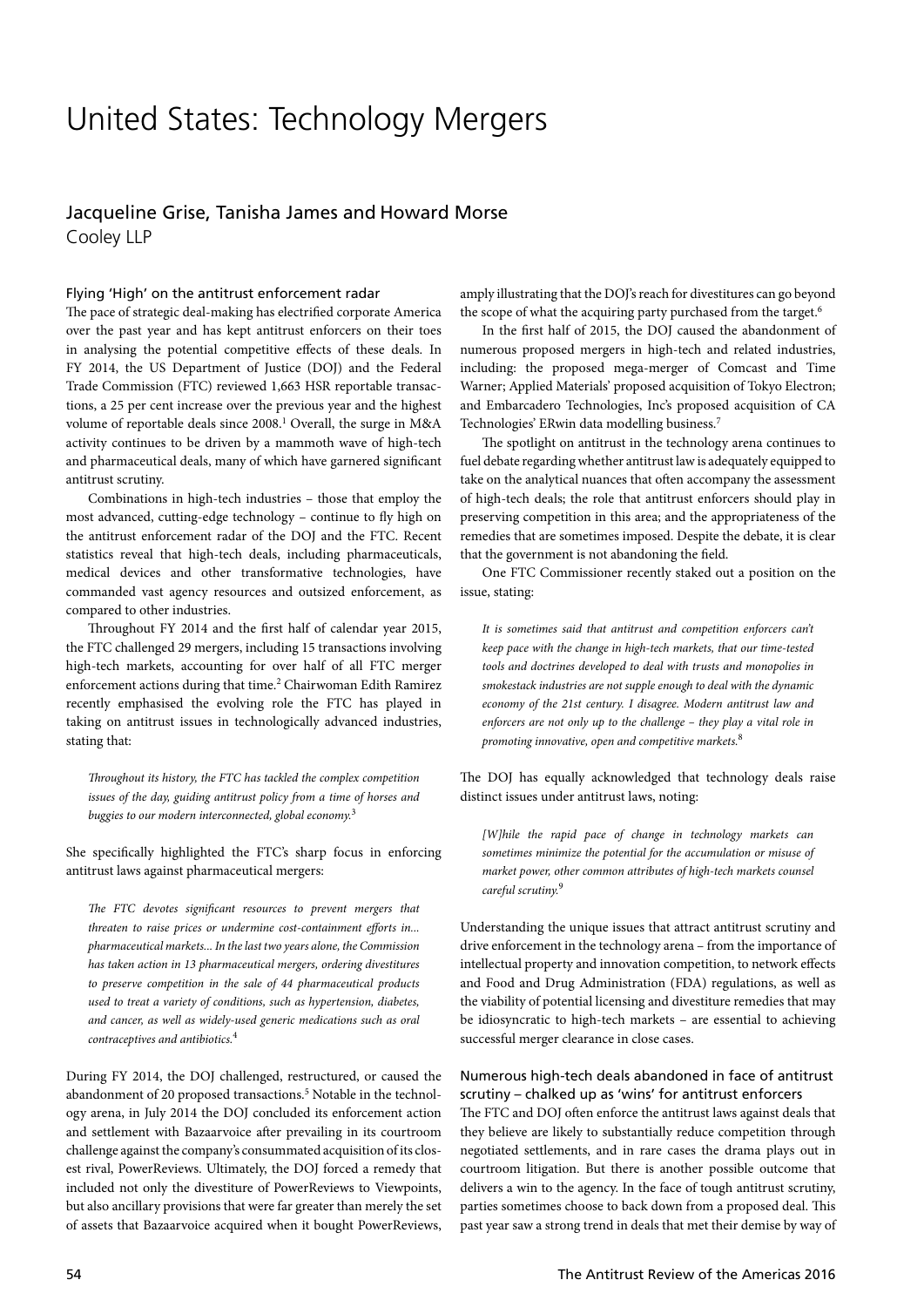abandonment, in several cases even after the parties offered substantial remedies that failed to alleviate the agencies' antitrust concerns.

Perhaps one of most widely publicised mergers to meet its end through mutual abandonment was the proposed US\$45 billion transaction between Comcast and Time Warner Cable. While the blockbuster deal would have created the largest pay-TV operator in the US, the parties did not overlap geographically in the pay-TV market. Despite the lack of geographic overlap in pay-TV subscribers, Comcast anticipated potential concerns from the DOJ and FCC and attempted to address them through an upfront divestiture commitment. Comcast proposed to acquire Time Warner Cable's approximately 11 million managed subscribers and contemporaneously divest approximately 3 million subscribers to a third-party, for a net increase of 8 million subscribers. According to Comcast, its post-transaction subscriber base would have been approximately 30 million, representing less than 30 per cent of the total number of multichannel video programming subscribers in the  $US.<sup>10</sup>$ 

Ultimately, the DOJ's concerns were not focused on shares of pay-TV subscribers, but rather on the combined firm's projected 50–60 per cent share of broadband connections. The DOJ was concerned that post-merger the combined firm might have the incentive and ability to negatively impact emerging competition in new video products and services in the nascent and growing market for those products. Neither the upfront divestiture commitment negotiated between the parties, nor the additional remedies that the merging parties discussed with the DOJ were sufficient to address the DOJ (and FCC) concerns. In April 2015, Comcast and Time Warner abandoned the transaction after the DOJ expressed significant concerns that the merger would make Comcast the 'gatekeeper for Internet-based services that rely on broadband connection to reach consumers.<sup>11</sup>

Just days after Comcast and Time Warner scrapped their deal, Applied Materials and Tokyo Electron – both producers of semiconductor manufacturing equipment – decided to throw in the towel on their deal, which had been announced in September 2013 and had been under review by the DOJ for 580 days. DOJ staff had informed the companies that their proposed US\$29 billion merger – which would have combined the number one and number three firms in the industry – raised significant competitive concerns and that the divestiture scenario they offered was not sufficient to remedy the agency's concerns. According to a senior DOJ official, 'The semiconductor industry is critically important to the American economy, and the proposed remedy would not have replaced the competition eliminated by the merger, particularly with respect to the development of equipment for next-generation semiconductors.'12 The emphasis on 'equipment for next-generation semiconductors' is a clear nod to concerns over innovation competition and forward-looking effects on new product development, which are increasingly hot button issues in technology mergers. In this case, the proposed remedy was likely inadequate because the DOJ did not view a buyer of the divestiture assets as capable of keeping up with technological advances, or the composition of assets included in the divestiture package may have fallen short.

 Embarcadero Technologies, Inc also decided to terminate its proposed acquisition of CA Inc's ERwin data modeling product suite after the DOJ raised significant concerns about the transaction. Data modeling software is used to view and streamline enterprise data, centralise data management and reduce data redundancies. According to the agency's press release, Embarcadero's 'ER Studio products and CA's ERwin have been particularly close competitors.'13 The DOJ

asserted that Embarcadero's acquisition of CA's ERwin product 'would have eliminated a vigorous competitor that has competed to provide expanded functionality and more affordable pricing in recent years.'14 Focus on 'expanded functionality' in the press release reflects the agency's ongoing interest in preserving technology competition not only in terms of price, but also in innovation to add new product features.15

FTC enforcement has led transactions to be abandoned as well, most recently the *Sysco/US Foods* deal after a successful courtroom challenge, but also other deals in the high-tech space. For example, this past year the FTC filed an administrative complaint challenging Verisk Analytics, Inc's proposed US\$650 million acquisition of EagleView Technology Corporation, alleging that the proposed transaction would likely result in 'a virtual monopoly in the US market for rooftop aerial measurement products' used by the insurance industry to estimate repair costs for property damage claims.16 The agency alleged that EagleView had a 90 per cent share of the relevant market. Verisk, on the other hand, was alleged to own the 'dominant software platform' used by insurers to estimate property damage claims.17

According to the FTC's complaint, Verisk had recently entered the rooftop aerial measurement market with several products of its own. Within two years of its entry, Verisk had competed against and won significant business away from EagleView by providing a lower-cost alternative. The complaint goes on to allege that the two companies were viewed by customers as the closest substitutes to each other, with other providers offering inferior products.18 The *Verisk/EagleView* matter highlights how quickly technology markets can change following recent entry, and if the new entrant is one of the merging parties, the agencies are likely to hone in on that issue. After the FTC filed its complaint, the parties decided to walk away from the deal.

#### Technology under development: a central issue in life sciences mergers

All signals indicate that the FTC is continuing its role as aggressive antitrust watchdog, standing guard over mergers in the life sciences industries, including mergers involving pioneer drugs and medical devices under development.

In order to move forward with its US\$16 billion acquisition of GlaxoSmithKline's portfolio of cancer-treatment drugs, Novartis agreed to divest assets related to BRAF and MEK inhibitor drugs to Array BioPharma. At the time that the transaction was announced, the FTC alleged that Novartis and GSK were two of a small number of companies with either a BRAF or MEK inhibitor currently on the market or in development, and two of only three companies marketing or developing a BRAF/MEK combination product to treat melanoma.

Without a remedy, the FTC alleged that the transaction would eliminate likely future competition between GSK and Novartis in the markets for BRAF and MEK inhibitors because Novartis likely would have obtained FDA approval for and launched its LGX818 and MEK162 products in the near future in direct competition with GSK's combination offering for treating metastatic melanoma patients. The FTC also asserted that the transaction would likely reduce the development of BRAF and MEK inhibitors to treat other types of cancer because GSK and Novartis were each currently developing their respective BRAF and MEK inhibitors for several of the same indications in addition to treating melanoma.

The FTC also raised concerns about the elimination of future competition in connection with Medtronic, Inc's proposed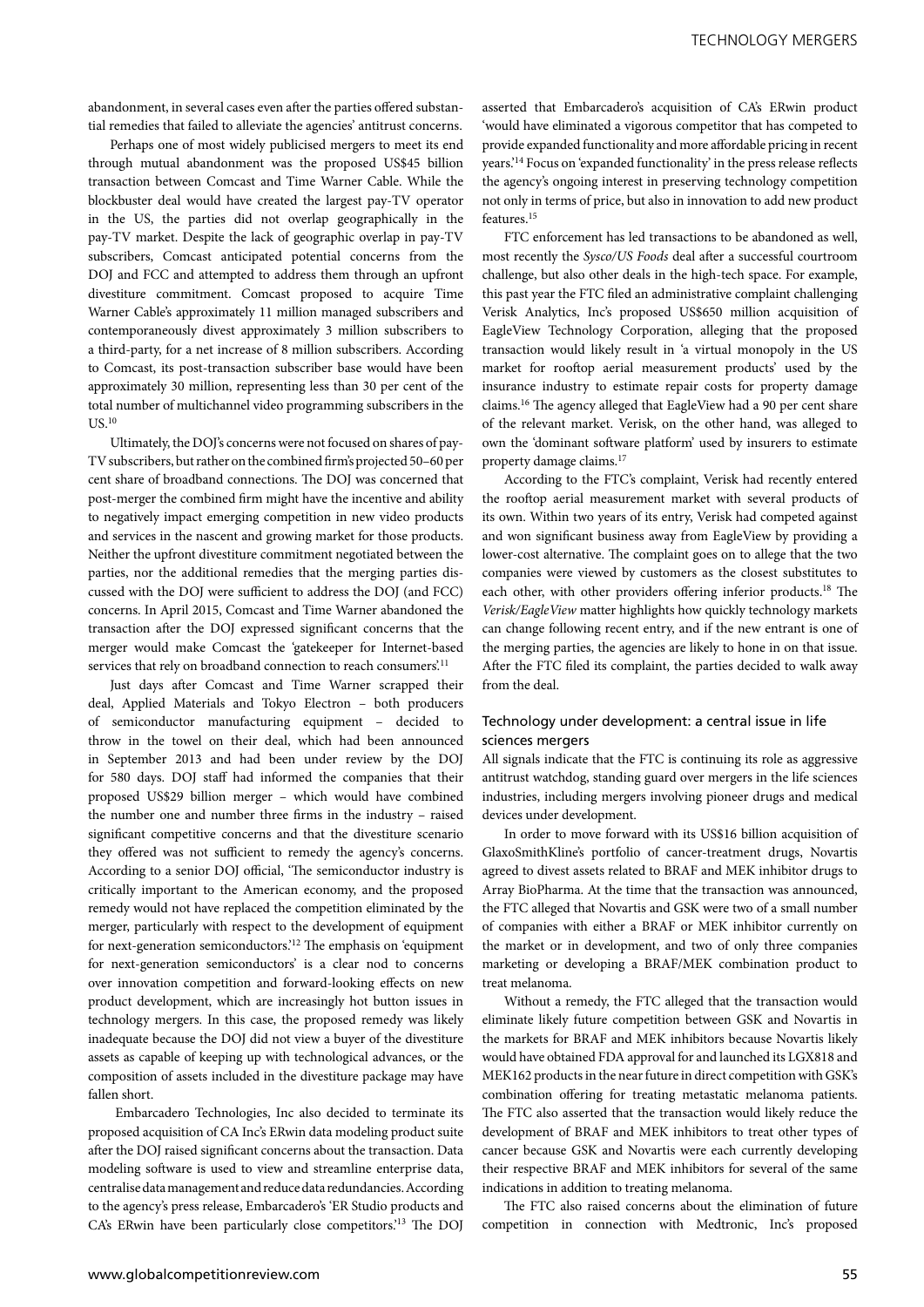US\$42.9 billion acquisition of Covidien. Medtronic said the acquisition would expand its product portfolio and allow it to better compete with Johnson & Johnson, the largest medical device company. But the FTC concluded that the US market for drug-coated balloon catheters was highly concentrated with only one current supplier, CR Bard, Inc, and that Medtronic and Covidien were the only likely near-term new entrants to this market. To resolve the FTC's concerns, Medtronic agreed to divest Covidien's drug-coated balloon catheter assets to The Spectranetics Corporation, a manufacturer of a range of devices treating peripheral and coronary arterial disease, which proved to be an acceptable buyer of the divestiture assets owing to the company's experience in successfully obtaining FDA approval for complex medical devices.

#### Strong trend in pre-litigation settlement for pharma deals continues

Historically, nearly all FTC challenges to pharmaceutical industry mergers have been resolved, most often with the merging parties agreeing to divest or license a few drugs to address FTC concerns. In 2011, the FTC suffered a significant loss in the first-ever appellate antitrust decision dealing with a pharmaceutical industry merger. In *FTC v Lundbeck, Inc*, the Eighth Circuit affirmed the district court's ruling that the FTC failed to prove that the two drugs at issue, Indocin and NeoProfen, were in the same relevant market, even though both drugs were used to treat the same clinical indication, a serious and potentially deadly congenital heart defect affecting premature babies.19 The district court was swayed by testimony from doctors that they prescribed the drugs based on their effectiveness and side-effect profile without paying attention to price, indicating a low cross-elasticity of demand between the drugs.

The *Lundbeck* decision demonstrates that, even with the 'more flexible' merger analysis framework set forth in the 2010 DOJ/FTC Horizontal Merger Guidelines, market definition can remain central in antitrust enforcement before the district courts. Despite the FTC's loss, parties continue to settle merger challenges in the pharmaceutical industry by agreeing to divestitures or other remedies. *Lundbeck* highlights the litigation risk that the FTC faces relating to market definition in the industry, but it does not appear to have dramatically moved the needle when it comes to leverage at the negotiating table. In part, this is because large pharmaceutical deals often combine firms that sell a broad portfolio of drugs, where the vast majority of the parties' products do not raise competitive concerns. Rather than hold up a multibillion-dollar deal pending lengthy litigation proceedings, parties often agree to divestitures in order to close quickly. This trend continued throughout FY 2014 and the first half of FY 2015, with consent decrees in 13 pharmaceutical and life science transactions.20

Indeed, in a recent statement, the Director of the FTC Bureau of Competition acknowledged the important role of settlements as an enforcement weapon:

*While our litigated challenges grab headlines, most agency antitrust enforcement occurs through challenges settled by a consent order. By sheer numbers, consent orders remain an important tool in the FTC's enforcement arsenal.*<sup>21</sup>

#### Enforcement against deals threatening elimination of competition in branded/generic tie-ups

Recent merger enforcement in the pharmaceutical industry has targeted transactions that the FTC alleged may substantially lessen competition by putting branded drugs and their generic equivalents into the hands of the same company.

The FTC challenged Valeant Pharmaceuticals International, Inc's US\$475 million acquisition of Precision Dermatology, Inc, alleging a relevant market that included both the branded and generic single-agent topical tretinoin products. This enforcement action is significant in that it varies from the FTC's typical position regarding competition among branded and generic products. Most often, the FTC takes the view that once multiple generic suppliers enter a market, they tend to compete only against each other, and – while a branded drug manufacturer may choose to lower its price to compete against generic equivalents – the branded drug usually ceases to provide any competitive constraint on the prices for generic versions.22

In this case, the FTC asserted that the merger would have eliminated competition in the market for branded and generic single-agent topical tretinoins for the treatment of acne, and in a separate market for generic Retin-A. According to the complaint, dermatologists who were interviewed indicated that while generics contain the same molecule as the branded products, prescribing a branded product allows the doctor to know exactly which delivery vehicle their patients are using, increasing their ability to treat irritations that may break out on the patient's skin. According to the FTC:

*Unlike pharmaceutical markets in which the branded product no longer competes with generics once multiple generics enter, branded versions of single-agent topical tretinoins continue to compete with each other and their generic versions. Although generics contain the same molecule as the brands, many dermatologists believe that prescribing a branded product allows them to know precisely which delivery vehicles their patients are using, and hence what might be the cause of any skin irritation that may arise. As a result, even years after generic entry into this market, many dermatologists still prescribe branded tretinoins, and Valeant and Precision continue to invest in promotion and marketing of their branded products.*<sup>23</sup>

With respect to branded and generic single-agent topical tretinoins, the FTC concluded that the proposed transaction would likely result in unilateral anti-competitive effects. Evidence assimilated during the investigation allegedly indicated that Valeant and Precision were close rivals in branded tretinoin products in terms of pricing and promotion. While generic tretinoins provided some competitive constraint on the branded products' pricing, the FTC took the position that there was sufficient direct competition between the parties' branded tretinoins that Valeant would probably have an incentive to increase the price of branded single-agent topical tretinoins. The FTC further found that because managed care organisations often incentivise the use of generic tretinoin over branded tretinoin, competition between Precision's and Valeant's branded products has benefitted consumers mainly in the form of promotional couponing, concluding that the proposed transaction was likely to allow Valeant to effectively raise prices by reducing its promotional spending for Tretin-X.

Interestingly, the FTC found that although generic Retin-A products are part of the larger single-agent topical tretinoin market, generic Retin-A products compete very closely with each other and thus constitute a narrower separate relevant market and concluded that the merger would have given Valeant a near monopoly in four out of five versions of generic Retin-A, and a duopoly in the remaining version.

Valeant's acquisition of Precision Dermatology is emblematic of the granular fact-specific analysis the FTC conducts in pharmaceutical merger review, and that the boundaries of market definition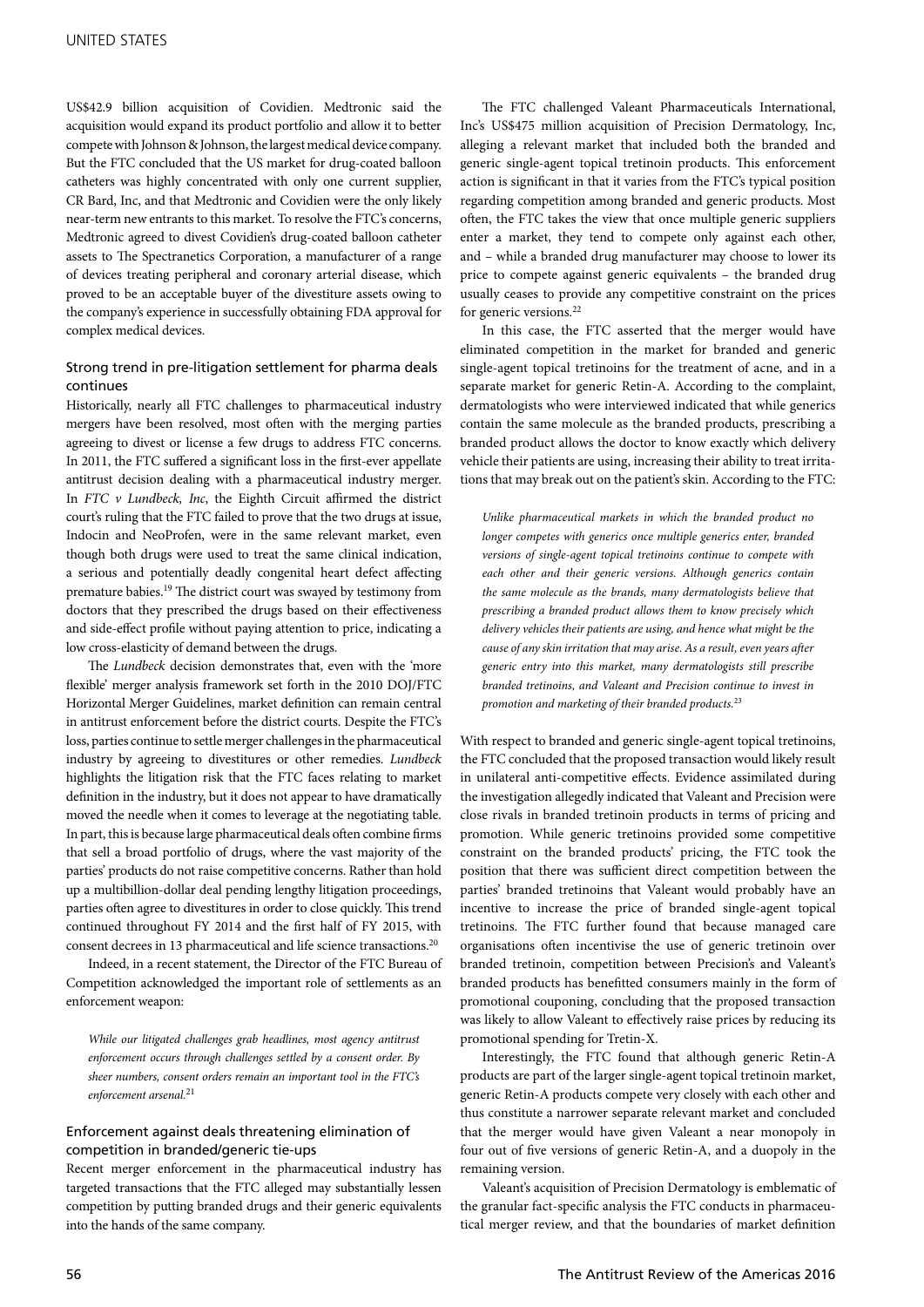can turn on important pricing and promotional evidence in the hands of the merging parties.

#### Can the FTC tell the future? – Predicting future competitive effects in generic pharma markets

In analysing the potential competitive effects of a generic drug merger, the agencies often assess whether a proposed transaction may substantially reduce competition by eliminating a future competitor whose impending entry may affect competition, focusing on both time to entry and future price competition. In explaining this theory of competitive harm, one FTC official recently stated:

*For many years, the Commission has been concerned about the elimination of a future competitor in markets for generic pharmaceuticals, either where one firm has an FDA-approved generic product and the other firm is working to introduce another generic version, or where the merging firms are two of only a limited number of likely entrants. In either scenario, the competitive concern is that the acquisition would likely delay the introduction of a generic version and thereby deprive consumers of the increased competition and likely price reductions that would have occurred.*<sup>24</sup>

The FTC's typical position is that the number of suppliers in generic pharmaceutical markets is critical, focusing on evidence that prices generally decrease as the number of competing generic suppliers increase, not only from 1 to 2 and 2 to 3, but also 3 to 4. In many previous FTC enforcement actions, the agency has indicated that:

*Market participants consistently characterize generic drug markets as commodity markets in which the number of generic suppliers has a direct impact on pricing. Customers and competitors alike have confirmed that the prices of the generic pharmaceutical products at issue continue to decrease with new entry even after a number of suppliers have entered these generic markets. Further, customers generally believe that having at least four suppliers in a generic pharmaceutical market produces more competitive prices than if fewer suppliers are available to them.*<sup>25</sup>

The presence of four generic suppliers appears to be a bright-line minimum for the FTC, absent extraordinary circumstances. Deals that result in the elimination of competition where there are fewer players, or are teetering on the edge of that number if other market conditions are present, are highly likely to face a challenge. Over the past year there have been numerous instances of FTC enforcement against generic pharmaceutical mergers based on concerns relating to the likelihood of future generic product development and entry by one or both of the merging parties, including several prominent matters that included interesting variations from the FTC's fairly routine enforcement pattern.

Following a close review by the FTC of Impax's proposed US\$700 million acquisition of CorePharma LLC, the companies agreed to divest CorePharma's rights and assets to generic pilocarpine tablets and generic ursodiol tablets, which are used to treat dry mouth and biliary cirrhosis and gall bladder diseases, respectively. According to the FTC complaint, there were only two suppliers in the market for generic pilocarpine tablets and Impax and CorePharma were the only likely new entrants in the near future, so enforcement in that market was not surprising.

There were already four existing suppliers in the market for generic ursodiol tablets, including Impax. At the time of the merger, CorePharma was one of a limited number of firms likely to enter the

generic ursodiol market in the near future. While the merger would not have reduced the number of current generic suppliers below four, it is especially striking that the FTC still insisted on a divestiture of CorePharma's pre-market generic ursodiol assets. In describing the structure and dynamics of the ursodiol market, the FTC emphasised that the industry recently experienced supply shortages. The FTC has sought and obtained divestitures in other matters that involved shortages where there were already four generic market participants, which is a key issue that the FTC focuses on owing to a concern that shortages can diminish competition among current suppliers and result in higher prices.<sup>26</sup>

To complete its US\$4 billion acquisition of Ranbaxy Laboratories Ltd, Sun Pharmaceuticals agreed to divest Ranbaxy's interests in generic minocycline tablets and capsules, which are used to treat a wide array of bacterial infections, including pneumonia and urinary tract infections. According to the FTC's complaint, the proposed merger would likely have harmed future competition by reducing the number of suppliers for three different dosage strengths (50mg, 75mg and 100mg) of generic minocycline tablets. Ranbaxy was one of three firms currently supplying tablets, while Sun was one of only a limited number of firms with minocycline tablets in development and an ANDA under review by the FDA.

While there was no overlap in capsules, the FTC required the sale of capsule assets to the divestiture buyer, Torrent. The agency took the view that, by including the capsules in addition to the tablets, it would allow Torrent to obtain regulatory approval to qualify a new ingredient supplier for its minocycline tablets as quickly as Ranbaxy would have in the absence of the deal. According to the FTC, Torrent should be able to establish the current ingredient supplier of the minocycline capsules as the supplier for its minocycline tablets through a less time-intensive regulatory process if Torrent controls both products and uses the same supplier for both. Moreover, the order required Sun and Ranbaxy to manufacture and supply generic minocycline tablets and capsules to Torrent following the divestiture to allow Torrent to enter the markets quickly while it works to establish its manufacturing source and seeks the necessary FDA approvals.

Based on enforcement trends of the past year, saying that 'the past is prologue' for pharmaceutical and life sciences mergers portends that the FTC will examine life sciences mergers under a microscope and will challenge acquisitions involving actual or potential competitors in narrowly drawn markets.

#### Divestitures continue to cure anti-competitive technology deals, but are they working?

Merger remedies approved by the FTC typically take the form of consent orders. These negotiated settlements aim to address the potential harm to competition that would have resulted from the merger. Given the frequency with which these settlements are issued and the impact of some of the remedies imposed, the FTC has announced it plans to study the effectiveness of its favoured remedial vehicle. The study will update and expand upon the FTC's previous study on divestitures from the 1990s and allow the FTC to assess whether its orders are working as intended (ie, to promote and preserve competition).27

The study will cover the 92 orders issued by the FTC from 2006–2012, with about one-third of those orders relating to pharmaceutical, life sciences and other high-tech transactions. The study's results will inform the FTC's remedy policy going forward. The FTC noted it 'immediately implemented various modifications to its divestiture process' partially in response to the results of its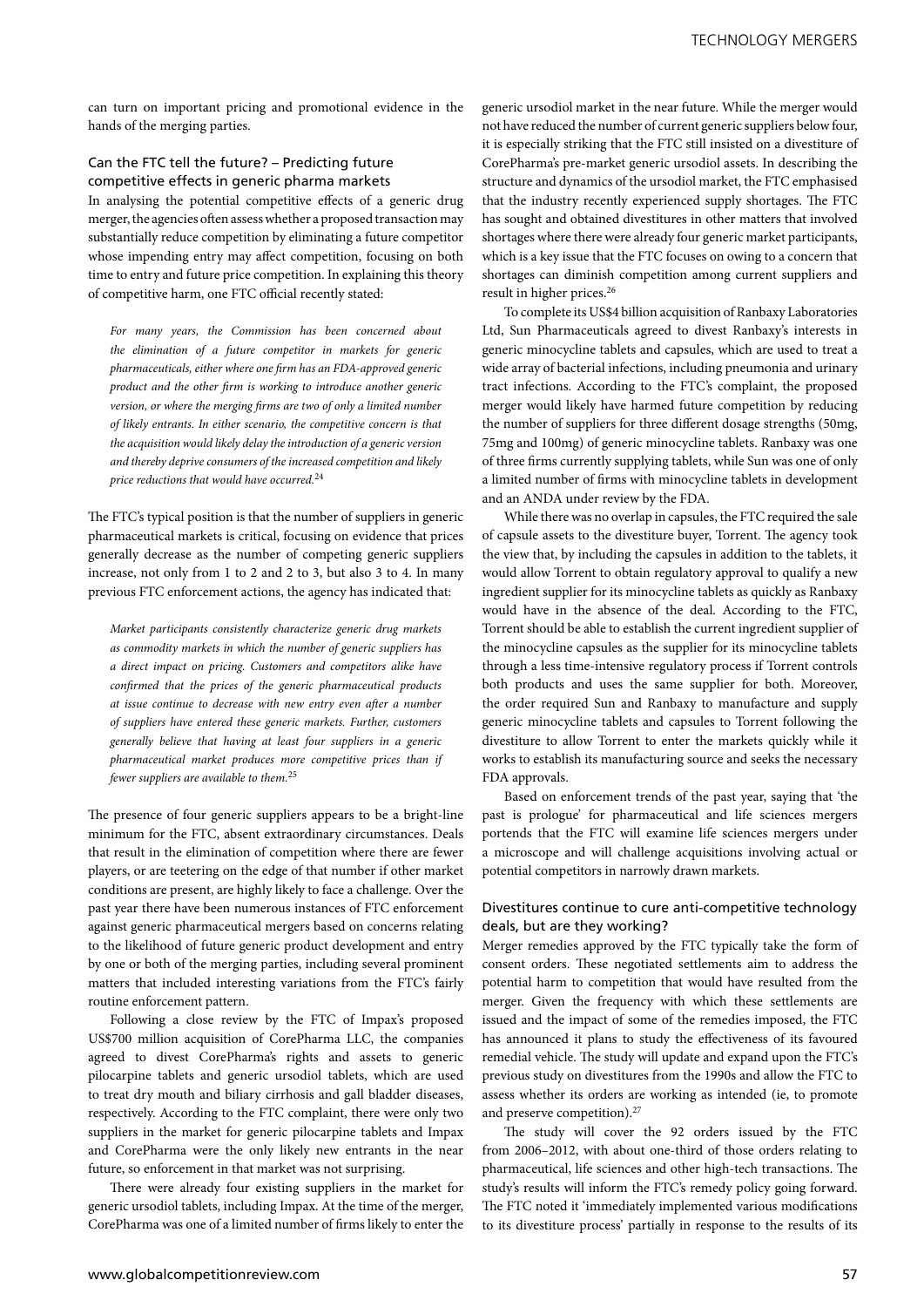earlier study.28 The modifications included reducing the time allowed to complete the divestiture and requiring upfront buyers more often. Some modifications have focused principally on remedial orders in the pharma and high-technology industries. For example, the FTC noted that technology transfers can be especially difficult because the buyer may lack familiarity with the technology and require technical assistance from the seller. Thus, the FTC increased its use of monitors to supervise the transfer of rights and assets, including technologies and other intangibles.<sup>29</sup>

*The authors gratefully acknowledge the contributions of our colleague Julia Renehan in preparing this chapter.*

#### Notes

- 1 Hart-Scott-Rodino Annual Reports for fiscal years ended 2013, 2012, 2011, 2010, 2009, 2008, available at https://www.ftc.gov/policy/ reports/policy-reports/annual-competition-reports.
- 2 *In re Prestige Brands Holdings, Inc*, FTC No. C-4487 (final order issued 14 October 2014); *In re Novartis AG and GlaxoSmithKline*, FTC No. C-4498 (final order issued 20 January 2015); *In re Eli Lilly and Company*, FTC No. C-4500 (final order issued 4 March 2015); *In re Valeant Pharmaceuticals International, Inc*, FTC No. C-4477 (final order issued 21 August 2014); *In re Akorn, Inc*, FTC No. C-4479 (final order issued 19 September 2014); *In re Actavis PLC,* FTC No. C-4474 (final order issued 5 September 2014); *In re Sun Pharmaceuticals Industries, Ltd*., FTC No. C-4506 (final order issued 20 March 2015); In *re Novartis AG*, FTC No.C-4510 (final order issued 8 April 2015); *In re Impax Laboratories, Inc*, FTC No. C-4511 (complaint filed 6 March 2015); *In re Medtronic, Inc and Covidien plc*, FTC No. C-4503 (final order issued 21 January 2015); *In re Verisk Analytics, Inc,* FTC No. C-9363 (complaint issued 16 December 2014); *In re Nielsen Holdings N.V.*, FTC No. C-4439 (final order issued 28 February 2014); *In re Akorn, Inc*, FTC No. C-4452 (final order issued 20 June 2014); *In re Endo Health Solutions Inc*, FTC No. C-4430 (final order issued 21 March 2014); *In re Thermo Fisher Scientific Inc*, FTC No. C-4431 (final order issued 2 April 2014).
- 3 Prepared Statement of the Federal Trade Commission, Before the United States House of Representatives Committee on the Judiciary Subcommittee on Regulatory Reform, Commercial and Antitrust Law, 'Oversight of the Enforcement of the Antitrust Laws,' pg. 1.
- 4 Id at 7–8.
- 5 DOJ, 'Division Update Spring 2015' (spring 2015), available at www.justice.gov/atr/division-update/2015/division-update-spring-2015.
- 6 Press Release, 'Justice Department and Bazaarvoice, Inc. Agree on Remedy to Address Bazaarvoice's Illegal Acquisition of PowerReviews' (24 April 2014), available at www.justice.gov/atr/public/press\_ releases/2014/305389.htm; see also press release, 'Bazaarvoice Enters Into Letter of Intent with Viewpoints to Divest PowerReviews Business' (8 April 2014), available at www.bazaarvoice.com/about/newsroom/pressreleases/Bazaarvoice-Enters-Into-Letter-of-Intent-with-Viewpoints-to-Divest-PowerReviews-Business.html.
- 7 Press release, 'Comcast Corporation Abandons Proposed Acquisition of Time Warner Cable After Justice Department and the Federal Communications Commission Informed Parties of Concerns' (24 April 2015), available at www.justice.gov/opa/pr/applied-materials-inc-andtokyo-electron-ltd-abandon-merger-plans-after-justice-department; press release, 'Applied Materials Inc and Tokyo Electron Ltd Abandon Merger Plans After Justice Department Rejected Their Proposed Remedy' (27 April 2015), available at www.justice.gov/opa/pr/appliedmaterials-inc-and-tokyo-electron-ltd-abandon-merger-plans-afterjustice-department; press release, 'Embarcadero Technologies and CA Inc. Terminate Proposed Transfer of CA Inc's ERwin Data Modeler' (5

November 2014), available at www.justice.gov/opa/pr/embarcaderotechnologies-and-ca-inc-terminate-proposed-transfer-ca-incs-erwindata-modeler.

- 8 Terrell McSweeny, 'The Role of Antitrust Enforcers in Dynamic High-Tech Markets' (27 January 2015).
- 9 See Renata B Hesse, 'At the Intersection of Antitrust & High-Tech: Opportunities for Constructive Engagement' (22 January 2014); see also Julie Brill, 'Merger Enforcement in High-Tech Markets' (28 January 2013); Joshua D Wright, 'Evidence-Based Antitrust Enforcement in the Technology Sector' (23 February 2013).
- 10 Press release, 'Time Warner Cable to Merge with Comcast Corporation to Create a World-Class Technology and Media Company' (13 February 2015), available at http://corporate.comcast. com/news-information/news-feed/time-warner-cable-to-merge-withcomcast-corporation.
- 11 Press release, 'Comcast Corporation Abandons Proposed Acquisition of Time Warner Cable After Justice Department and the Federal Communications Commission Informed Parties of Concerns' (24 April 2014), available at www.justice.gov/opa/pr/comcast-corporationabandons-proposed-acquisition-time-warner-cable-after-justicedepartment.
- 12 Press release, 'Applied Materials Inc and Tokyo Electron Ltd Abandon Merger Plans After Justice Department Rejected Their Proposed Remedy' (27 April 2015), available at www.justice.gov/atr/public/ press\_releases/2015/313505.htm.
- 13 Press Release, Dep't of Justice, Embarcadero Technologies and CA Inc Terminate Proposed Transfer of CA Inc's Erwin Data Modeler (5 November 2014), available at www.justice.gov/atr/public/press\_ releases/2014/309752.htm.
- 14 Id.
- 15 Id.
- 16 Press Release, Federal Trade Comm'n, FTC Challenges Verisk Analytics, Inc's Proposed Acquisition of EagleView Technology Corporation (16 December 2014), available at https://www.ftc.gov/news-events/ press-releases/2014/12/ftc-challenges-verisk-analytics-incs-proposedacquisition.
- 17 Id.
- 18 Complaint, *In re Verisk Analytics, Inc et al*, No. 9363 (16 December 2014), available at https://www.ftc.gov/enforcement/casesproceedings/141-0085/veriskeagleview-matter.
- 19 *FTC v Lundbeck, Inc*, 650 F.3d 1236 (8th Cir. 2011).
- 20 *In re Impax Laboratories, Inc, et al* (6 March 2015); *In re Eli Lilly & Co. and Novartis AG* (4 March 2015); *In re Schering-Plough Corp and Merck & Co, Inc* (11 February 2015); *In re Sun Pharmaceutical Industries, Ltd et al* (30 January 2015); *In re Medtronic, Inc and Covidien plc* (21 January 2015); *In re Novartis AG (GlaxoSmithKline)* (26 November 2015); *In re Prestige Brand Holdings, Inc and Insight Pharmaceuticals Corp.* (28 August 2014); *In re Akorn, Inc.* (4 August 2014); *In re Valeant Pharmaceuticals International, Inc. and Precision Dermatology, Inc* (3 July 2014); *In re Actavis PLC and Forest Laboratories, Inc* (30 June 2014); *In re Akorn, Inc and Hi-Tech Pharmacal Co, Inc* (14 April 2014); *In re Endo Health Solutions Inc, et al.* (31 January 2014); *In re Thermo Fisher Scientific Inc*  (31 January 2014).
- 21 Deborah L Feinstein, Director, Bureau of Competition, Director's Report Spring 2015 (17 April 2015) (transcript available at https:// www.ftc.gov/system/files/documents/public\_statements/637441/ bc\_directors\_report\_-\_spring\_2015.pdf).
- 22 Whether the FTC includes a branded drug and its generic equivalent in the same product market depends on several factors, including: the number of generic competitors (the fewer generic competitors, the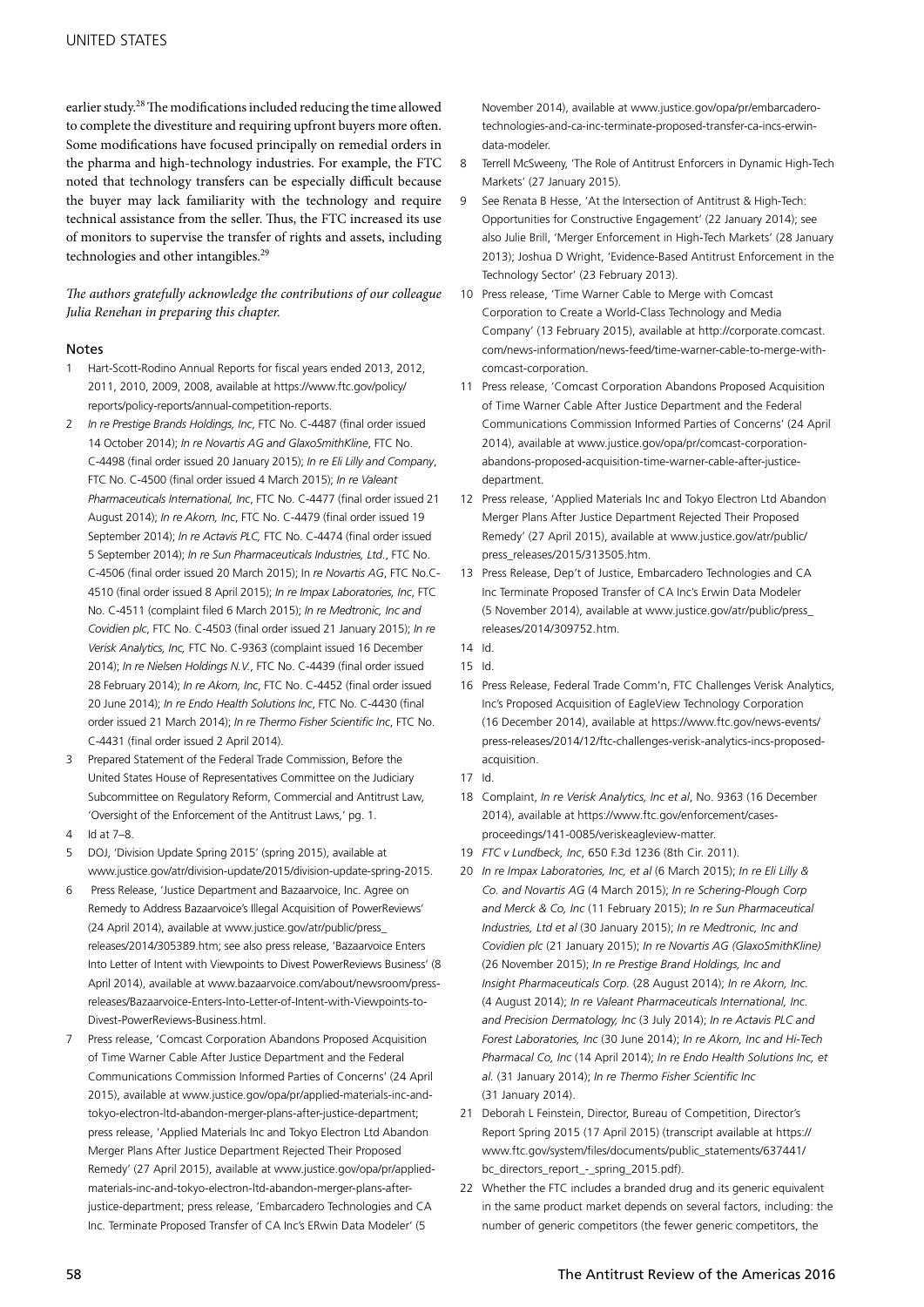more likely that the branded drug acts as a price constraint on the generic); and whether the branded-drug supplier chooses to reduce its price to compete against the generic equivalents.

- 23 Analysis of Agreement Containing Consent Orders to Aid Public Comment, In the Matter of Valeant Pharmaceuticals International, Inc. and Precision Dermatology, Inc, File No. 141-0101 (3 July 2014).
- 24 Id.
- 25 See, eg, Analysis of Agreement Containing Consent Orders to Aid Public Comment, *In the Matter of Sun Pharmaceutical Industries Ltd, Ranbaxy Laboratories Ltd, and Daiichi Sankyo Co, Ltd*, File No. 141-0134 (30 January 2015) ('Customers and competitors have confirmed that the price of generic pharmaceutical products decreases with new entry even after several other suppliers have entered the market. Further, customers generally believe that having at least four suppliers in each generic pharmaceutical market produces more competitive prices than if fewer suppliers are available to them.'); Analysis of Agreement Containing Consent Orders to Aid Public Comment, *In the Matter of Akorn Enterprises, Inc and Hi-Tech Pharmacal Co*, Inc, File No. 131-0221, Docket No. C-4452 (14 August 2014) ('In pharmaceutical product markets with generic competition, price generally decreases as the number of generic competitors increases'); Analysis of Agreement Containing Consent Orders to Aid Public Comment, In the Matter of Akorn, Inc, File No. 141-0162 (4 August 2014) ('Market participants consistently

characterize generic drug markets as commodity markets in which the number of generic suppliers has a direct impact on pricing').

- 26 In *Mylan/Agila*, the FTC expressed concern that supply disruptions caused by 'recent manufacturing problems' experienced by some suppliers led to price increases, and was an additional justification for enforcement. FTC, Analysis of Agreement Containing Consent Orders to Aid Public Comment – In r*e Mylan Inc, Agilia Specialties Global Pte Limited, Agilia Specialties Private Limited*, and *Strides Arcolab Limited*, FTC No. 131- 0112 (26 September 2013), available at ww.ftc.gov/sites/default/files/documents/ cases/130926mylananalysis.pdf.
- 27 Federal Trade Commission, Agency Information Collection Activities; Proposed Collection; Comment Request, 80 Fed. Reg. 2423 (16 January 2015); Press Release, Federal Trade Commission, FTC Proposes to Study Merger Remedies (9 January 2015), available at https://www.ftc.gov/news-events/press-releases/2015/01/ftc-proposesstudy-merger-remedies. The deadline for submitting comments closed on 17 March 2015.
- 28 80 Fed. Reg. 2425.
- 29 FTC, A Study of the Commission's Divestiture Process, Prepared by the Staff of the Bureau of Competition of the FTC (1999), available at https://www.ftc.gov/sites/default/files/documents/reports/studycommissions-divestiture-process/divestiture\_0.pdf.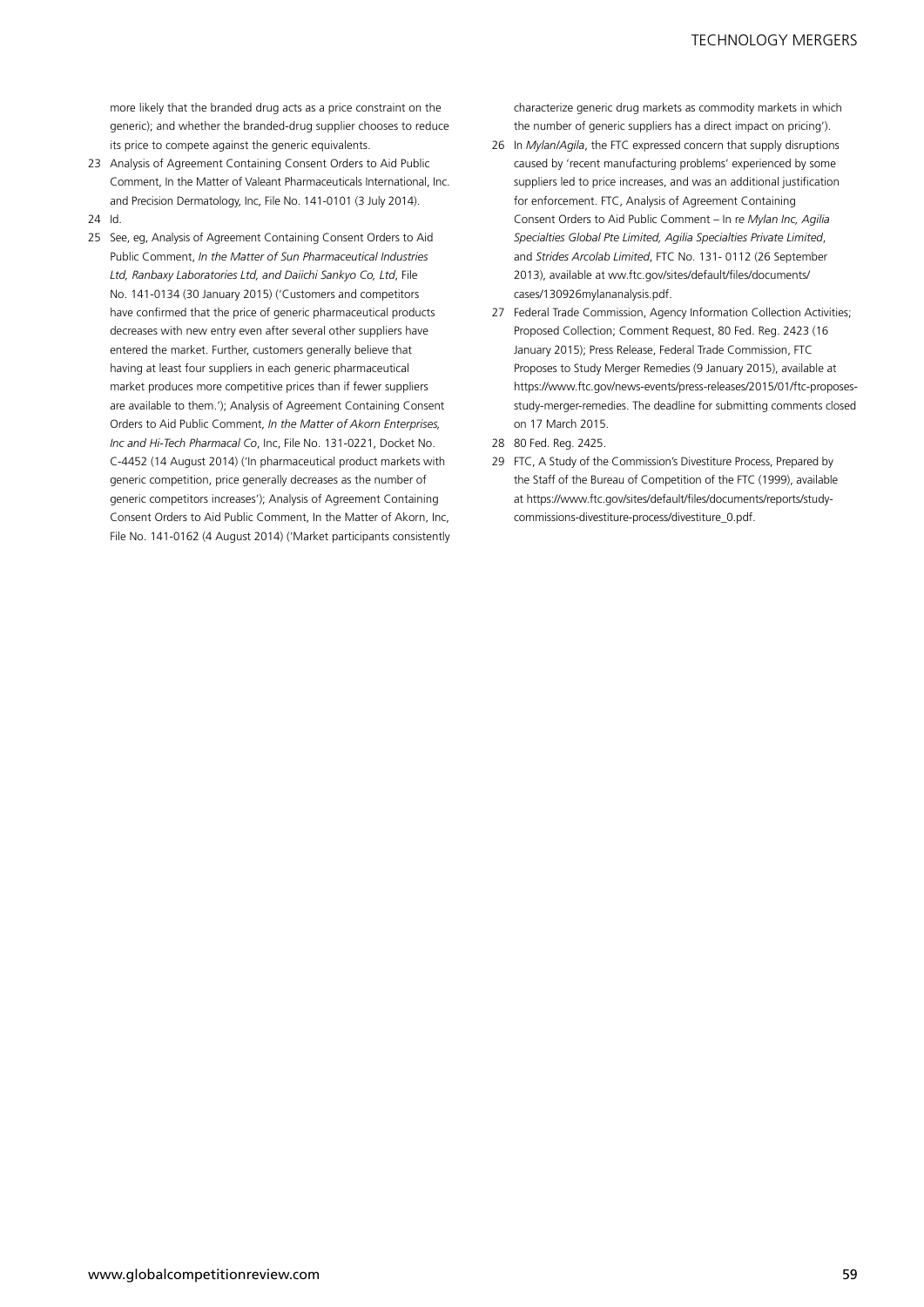

Jacqueline Grise Cooley LLP

Jacqueline Grise is a partner in the antitrust and competition practice group and is resident in the Washington, DC office.

Ms Grise's practice focuses on the defence of corporate clients in connection with domestic and international mergers and acquisitions, as well as antitrust counselling and other non-merger matters. She regularly represents clients before the FTC, the DOJ and numerous foreign antitrust enforcement agencies. Ms Grise has extensive experience counselling clients through the HSR merger review process, including advocating before the agencies, responding to second requests and coordinating antitrust defence strategies in countries around the world. Her clients span a broad range of industries, including an array of high-tech industries; digital health and e-health; health care and pharmaceuticals; consumer and food products; computer and data storage; music recording and publishing; book and magazine publishing; industrial equipment; automotive parts; retail, including internet sales and distribution; and aerospace and defence.

Ms Grise was ranked among the top 40 antitrust lawyers worldwide under the age of 40 by *Global Competition Review* (May 2008). She is also recognised as a leading practitioner by *Chambers USA*, *Euromoney's Guide to the World's Leading Competition & Antitrust Lawyers* and *Washington DC Super Lawyers*' Top 50 Women.

Ms Grise currently serves as a member of the co-chair of the ABA Antitrust Section's 2015 antitrust Merger Workshop and is a member of the Section's Content Delivery Task Force.



Tanisha James Cooley LLP

Tanisha James is a senior associate in Cooley LLP's antitrust and competition practice group and is resident in the New York office.

Ms James represents corporate clients in connection with domestic and international mergers and acquisitions, as well as antitrust counseling and other non-merger matters. She represents clients before the Federal Trade Commission, the Department of Justice and foreign competition enforcement agencies. Ms James has experience counselling clients in matters involving mergers, acquisitions, joint ventures, civil and criminal investigations, and restraint of trade. Her clients span a broad range of industries, including an array of high-tech industries such as health care and pharmaceuticals, computer and data storage, book and magazine publishing, e-learning and education, as well as fashion, sports, automotives and sectors involving natural resources.

Ms James has been recognised as a 'Rising Star' in antitrust by Super Lawyers and was named to the Lawyers of Color inaugural Hot List.

Ms James is a member of the American Bar Association Antitrust Section and is currently serving as a vice chair of the unilateral conduct committee.

## Cooley

1299 Pennsylvania Avenue, NW Suite 700 Washington, DC 20004 United States Tel: +1 202 842 7800

Jacqueline Grise jgrise@cooley.com

Tanisha James tjames@cooley.com

Howard Morse hmorse@cooley.com

www.cooley.com

Clients partner with Cooley on transformative deals, complex IP and regulatory matters, and highstakes litigation, where innovation meets the law.

Cooley has 850 lawyers across 12 offices in the United States, China and Europe.

Cooley's antitrust and competition team is recognised as one of the top-tier practices in the area of antitrust by *Chambers USA*, *The Legal 500* and *Global Competition Review*. Providing a full range of counselling, agency representation, litigation and arbitration services, we handle all aspects of antitrust and competition matters for companies, from emerging companies to Fortune 500 corporations, in virtually every sector of the economy including computer hardware, software, e-commerce, social media, pharmaceuticals, medical devices, biotech, clean tech, telecommunications, aerospace, automotive, defence, oilfield services, industrial manufacturing, consumer products and financial services. We provide expert, practical and timely representation that enables our clients to manage antitrust risk while accomplishing their business objectives.

Our antitrust and competition team is comprised of 40 lawyers in major business and technology centres in the United States as well as the United Kingdom and China, and includes two former assistant directors of the Federal Trade Commission (FTC) Bureau of Competition and a former acting associate attorney general of the Department of Justice (DOJ) responsible for overseeing the Antitrust Division, as well as former FTC and DOJ staff attorneys.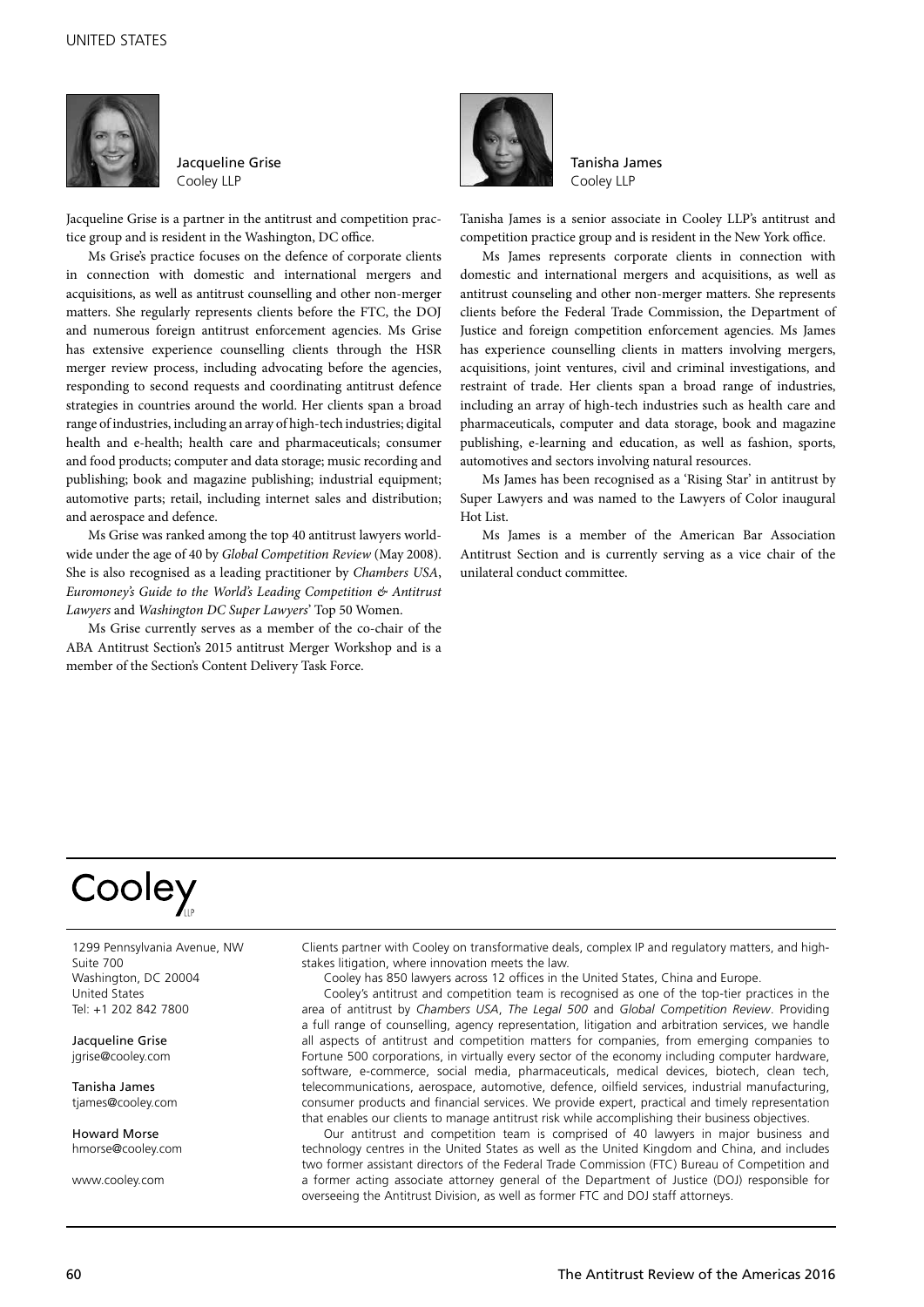

Howard Morse Cooley LLP

Howard Morse, a partner in Cooley LLP's Washington, DC office, chairs the firm's antitrust and competition practice group.

Mr Morse represents businesses before the Federal Trade Commission, the Department of Justice and state attorneys general, in investigations involving mergers, acquisitions and joint ventures, as well as restraint of trade cases. He also counsels clients on antitrust issues and represents companies in private antitrust litigation.

Mr Morse has been at the forefront of applying antitrust law to the high-tech sector and the intersection of antitrust and intellectual property law, including issues related to innovation markets, standard setting, patent pools and the settlement of patent litigation. His clients include companies in the pharmaceutical, biotech and medical device, as well as the computer hardware, software, social media and 3D-printing industries.

Mr Morse served for 10 years at the FTC, where he was assistant director of the Bureau of Competition and received the FTC's Award for Superior Service for 'furthering the Commission's Merger Enforcement Program' and for 'advancing the antitrust mission of the Federal Trade Commission in innovation markets and high technology industries'.

Mr Morse has been recognised as a leading antitrust lawyer by *Best Lawyers in America*, *Chambers USA*, *Who's Who Legal: Competition Lawyers & Economists* and *Super Lawyers*, among others.

Mr Morse is a member of the American Bar Association long range planning committee; he has previously served on the Section's council and chaired its computer industry, federal civil enforcement and intellectual property committees.